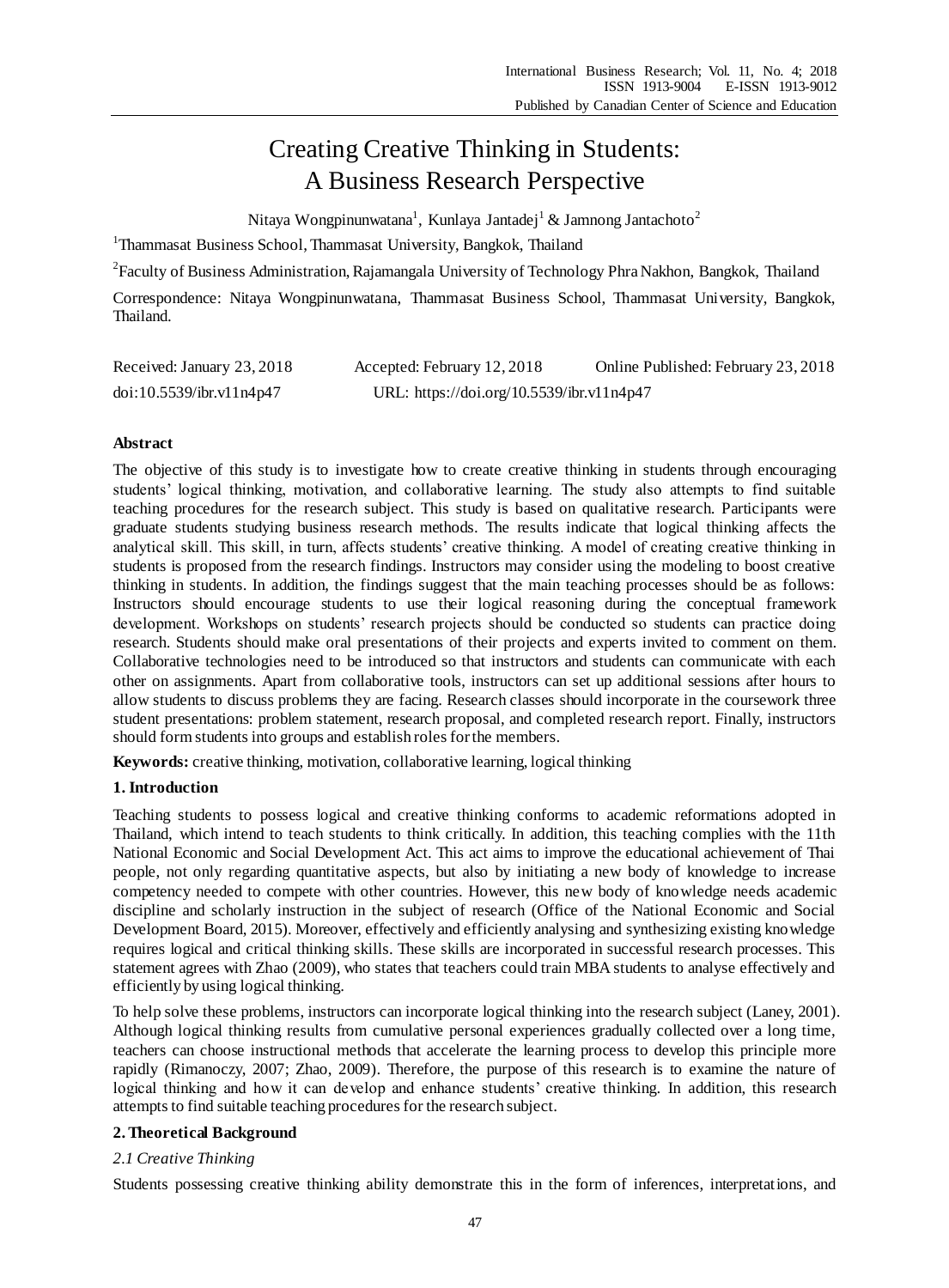assumptions; as well as the determination of concepts, theories, principles, definitions, and frames of reference (Paul and Elder, 2011). The ability to form inferences originates from logical thinking. Logical thinking comes from learning from other people's mistakes and actions. These experiences and actions, if reasonably thought through, help students to cope with difficult situations successfully (Rimanoczy, 2007; Zhao, 2009). Normally, people use logical thinking to make decisions by simplifying complex situations to simple solutions (Morgan and Thiangarajan, 2009).

Creative thinking and critical thinking are often inseparable. Critical thinking is the ability to think clearly and rationally about what to do or what to believe. Critical thinking is an essential part of creative thinking, because people need critical thinking to evaluate and improve their creative ideas (Lau and Chan, 2004; Nimalathasan and Valeriu, 2010). New ideas generated from creative thinking must be useful and relevant to the problems if they are to be fixed. Critical thinking plays a crucial role in evaluating new ideas, in selecting the best ones and in modifying those ideas as necessary (Lau and Chan, 2004; Paul and Elder, 2011).

#### *2.2 Motivation in Education*

One of the important components in the study of research is motivation. Students' motivation plays a crucial role in learning the conceptual process, critical thinking process, and information processing skill (Cavas, 2011). The instructor's level of motivation is an important factor that relates to students' creative thinking (Horng et al., 2005; Davis et al., 2014; Palaniappan, 2014). Motivation is an important educational variable that can promote new learning, strategies and behaviours, and skills. If students perceive the value of learning tasks, they will actively participate in those tasks to construct a meaningful understanding of a new concept based on their existing knowledge (Cavas, 2011).

Cavas (2011) concludes that there are six categories of motives: self-efficacy, active learning value, active learning strategies, performance goal, achievement goal, and learning environment stimulation. Self-efficacy is students' beliefs about their own ability to perform well in learning tasks. The active learning value consists of acquiring problem-solving competency, stimulating their own thinking, and finding the relevance of learning. Active learning strategies are a variety of strategies to construct new knowledge based on previous understanding. The performance goal is students' competition with other students in the classroom to get recognition from the teacher. The achievement goal is students' satisfaction as they increase their competence and achievement during learning. Finally, the learning environment stimulation is comprised of learning environment factors such as curriculum, teaching style, and learner collaboration.

#### *2.3 Collaborative Learning*

Collaborative learning is a joint effort by all participants within a group of students, where they work together to search for understanding, meaning, or solutions to accomplish a task (Hong, 2011). Collaborative learning requires individuals to take responsibility for a specific section and then coordinate their respective parts together (Kyndt et al., 2013). Knowledge can be created within members in a group where members actively interact by sharing experiences and take on asymmetric roles (Mitnik et al., 2009). Collaboration can be structured in the form of group-based collaboration or idea-centred collaboration (Hong, 2011). Group-based collaboration is the method where each student within a group is assigned to complete a subtask and then the subtasks are merged together like a jigsaw puzzle. Idea-centred collaboration is the method where students work together without forming a group or having a general plan.

Collaborative learning is very important in achieving critical thinking ability (Gokhale, 1995). Individuals are able to learn effectively and efficiently and retain more information when they work together in a group rather than individually (Gokhale, 1995; Hong, 2011). Technology has become an important factor in collaborative learning. The internet allows individuals to share personal knowledge and ideas. In addition, collaborative learning which uses technology in a learning environment supports group interactions, which in turn mediates the acquisition of new knowledge (Mitnik et al., 2009).

#### *2.4 Compatibility with Teaching Methods*

Various theories from cognitive psychology (see e.g., memory theory, cognitive learning theory, mental model theory and cognitive-fit theory) have been adopted by researchers to explain the effect of teaching methods on user's performance in problem solving. However, some previous empirical studies of teaching and learning show mixed results on the benefits of the teaching methods in improving users' performance in learning (Murphy, 1990; Eining and Dorr, 1991; Gregor, 1996). A plausible reason may be the appropriateness of theory used to predict the results. Activity theory may be able to explain the contrast previous research results.

Activity theory is wildly used in education and training. This theory can be used to explain the learning process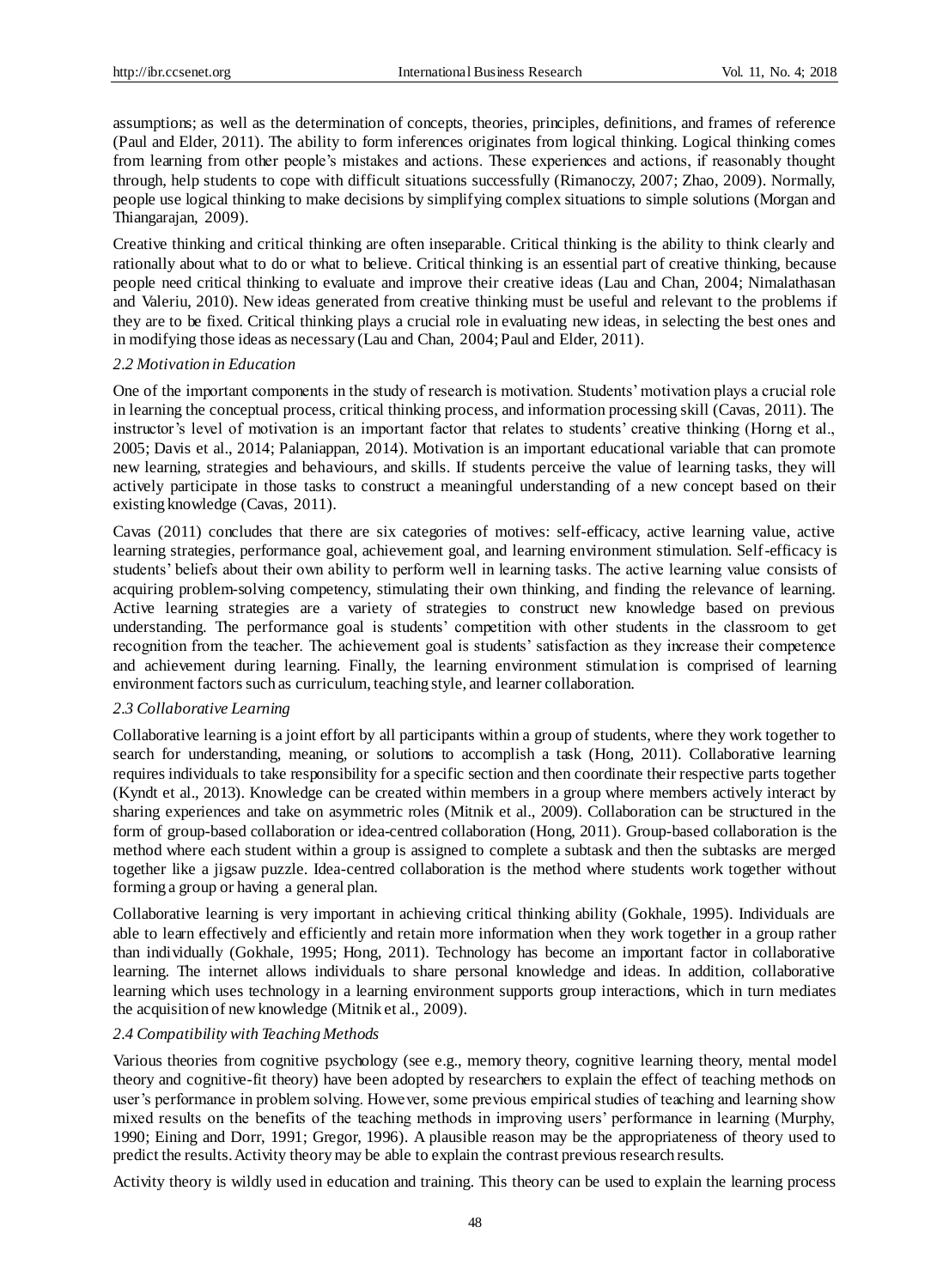(Engestrӧm et al., 1999). This theory comprises of five related elements: subject, object, community, tools and division of labour. First, subject is actors engaged in the activities. The activity theory considers subject as a team instead of one actor. Second, object can be thing which is tangible and/or intangible. The object, however, should represent the reality. Third, community is a group of actors involved in the activity system. In instructor-led teaching and demonstration, lecturer, normally, is the only one who conducts the activities. Fourth, tools can be anything used by actors in accumulation and transformation of knowledge. Finally, division of labour is hierarchical structure of activities among actors in accumulation and transmission of knowledge.

Numerous teaching methods are available for instructors to use in the classroom (e.g., Laney, 2001; Taylor, 2013). As this research puts an emphasis on teaching techniques that enhance students' creative thinking, the most commonly used teaching methods will be reviewed. These teaching methods include: concept-based instruction, role-playing, and case-study approach. The choice of teaching methods depends largely on the subjects that are being taught; the choice may also be influenced by the enthusiasm of the students (Taylor, 2013). Concept-based instruction is the process involved with teaching the general concept definition. This method tends to be more appropriate when teachers want to instruct students with precise definitions and concepts. Role-playing is an experience-based instruction. Role-playing activities are often employed within the format of a simulation. Simulations replicate the essential characteristics of the real world. A case study is normally based on a real life situation. A case-study approach can be used within units or subjects to help students analyse puzzling or unexpected events through subject reasoning. Therefore, this research examines the characteristics of the five elements of activity theory together with teaching methods. Researchers believe that the fit between teaching methods and the process of task or activities should enhance knowledge assimilation, which in turn leads to creative thinking.

#### **3. Research Methodology**

This research was conducted with graduate students studying business research methodology at a government-sponsored university in Thailand. The total participant count was 100 students in two semesters over one year. As research can be classified as quantitative or qualitative, this paper focuses on methods to teach quantitative research. Students in each semester were divided into groups to complete assigned research projects. Each group selected their own research topic. Each semester was divided into fifteen sessions of three hours in each session. Six sessions were used to teach research concepts and processes, emphasizing quantitative research. Two sessions were used to teach qualitative research, while five sessions focused on statistics. The last two sessions were used for research presentations by each group. These sessions allowed students in each group to present their conceptual models to the other groups in order to be evaluated for originality and uniqueness (Palaniappan, 2014). Figure 1 outlines the chronological sequence of this study. The process included two cycles: developing instructional methods to encourage creative thinking, and testing those instructional methods.



**Cycle 2: Testing instructional methods** developed in Cycle 1

Figure 1. Chronological Sequence of this Study

The explanation of each cycle is as follows:

Cycle 1 is developing instructional methods to encourage creative thinking. In this cycle, instructors adopt Plan (identifying the problems and planning the teaching), Act (delivering the teaching), Observe (collecting data), and Reflect (evaluating the results) are as follows:

• Before lecturing in each course session, instructors ask students in each group to finish a case study within 30 minutes. After this assignment is completed, the instructor provides a possible answer for the case study and explains research concepts supporting this answer. In addition, instructors encourage students to use their logical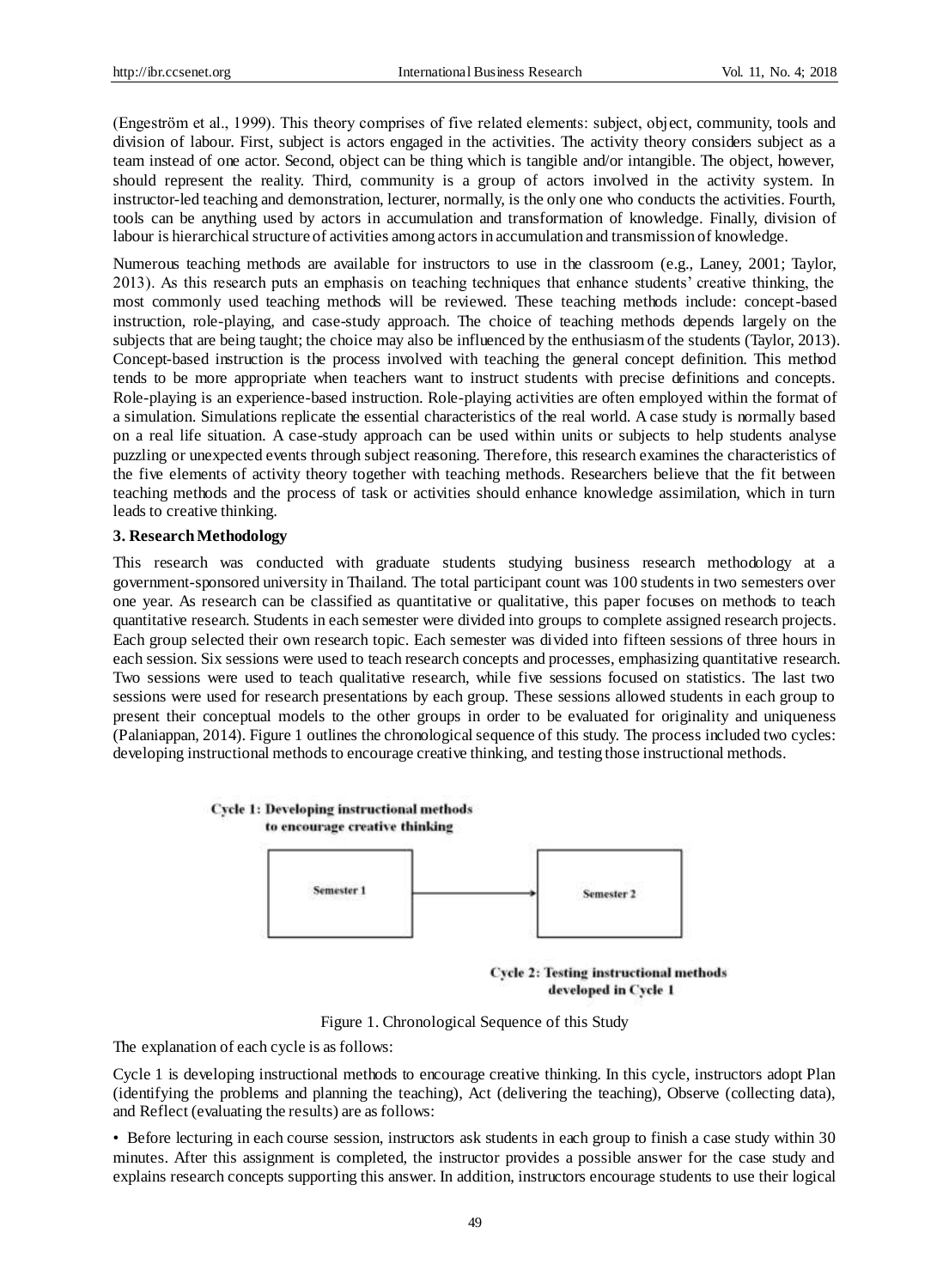thinking to solve case-study questions. Examples of case-study questions are "is this case study topic relevant for business?" or "does the relationship among factors in the conceptual model make sense?" Instructors use three case studies to teach research concepts. One for defining research problems, another for building a conceptual model (or theory building), and the last for designing questionnaires. At the same time, other instructors teach statistical concepts and then ask students to finish three statistics case studies, including selecting appropriate statistical measures, analysing research results, and summarizing results.

• Apart from working on case studies, each group is required to complete and make two presentations on their own research project. The first presentation is the research proposal. After this first presentation, instructors ask a representative from each group to participate in a focus group. The objectives of the focus group are to extract (1) any significant information that may hinder students' creative thinking to develop a conceptual model and (2) any problems that have not been posted or discussed yet on the collaborative webboard. Each focus group takes three hours. The second presentation is the completed research report.

• Instructors answer questions asked by the students, while at the same time encouraging them to develop their research, especially the conceptual model, by using logical analysis. In addition, students in each group receive comments related to their research project. These comments come from an instructor who is an expert in the students' research topic, and two instructors of research methodology. Students from other groups may comment as well. The course instructors review the comments and make suggestions on how to improve the research, and then distribute to all students.

• Instructors assess students' creative thinking ability by analysing their research papers, together with reviewing discussions on the collaborative webboard. The primary focus is on the conceptual model because this part of the research project indicates whether or not students apply logical thinking, and in turn, creative thinking on their research projects.

• Lessons learned from this process are applied in future research methodology courses.

Cycle 2 is testing instructional methods developed in Cycle 1. This step is done in the same manner as in Cycle 1.

The materials and instruments used in this research consist of comprehensive notes for teaching research processes, six assignments (in the form of case studies) and collaborative technologies (e.g., webboard). Case studies are developed from students' research papers in previous semesters. Three case studies – for defining research problems, building a conceptual model (or theory building), and designing a questionnaire – are used to emphasize the use of logical thinking. The other three statistics case studies – for selecting statistical measures, analysing research results, and summarizing results – are used to help students understand the foundations of statistical knowledge. Apart from the free collaborative technologies (e.g., Facebook or Line), a proprietary webboard called ResYouAsk webboard (incorporating chats and discussion forums) are utilized. Students use these forums to post their problems when doing research projects and get feedback from instructors, normally within one day. For chats, students and instructors discuss students' research projects at an assigned specific time. Figure 2 shows two shot screens for ResYouAsk webboard.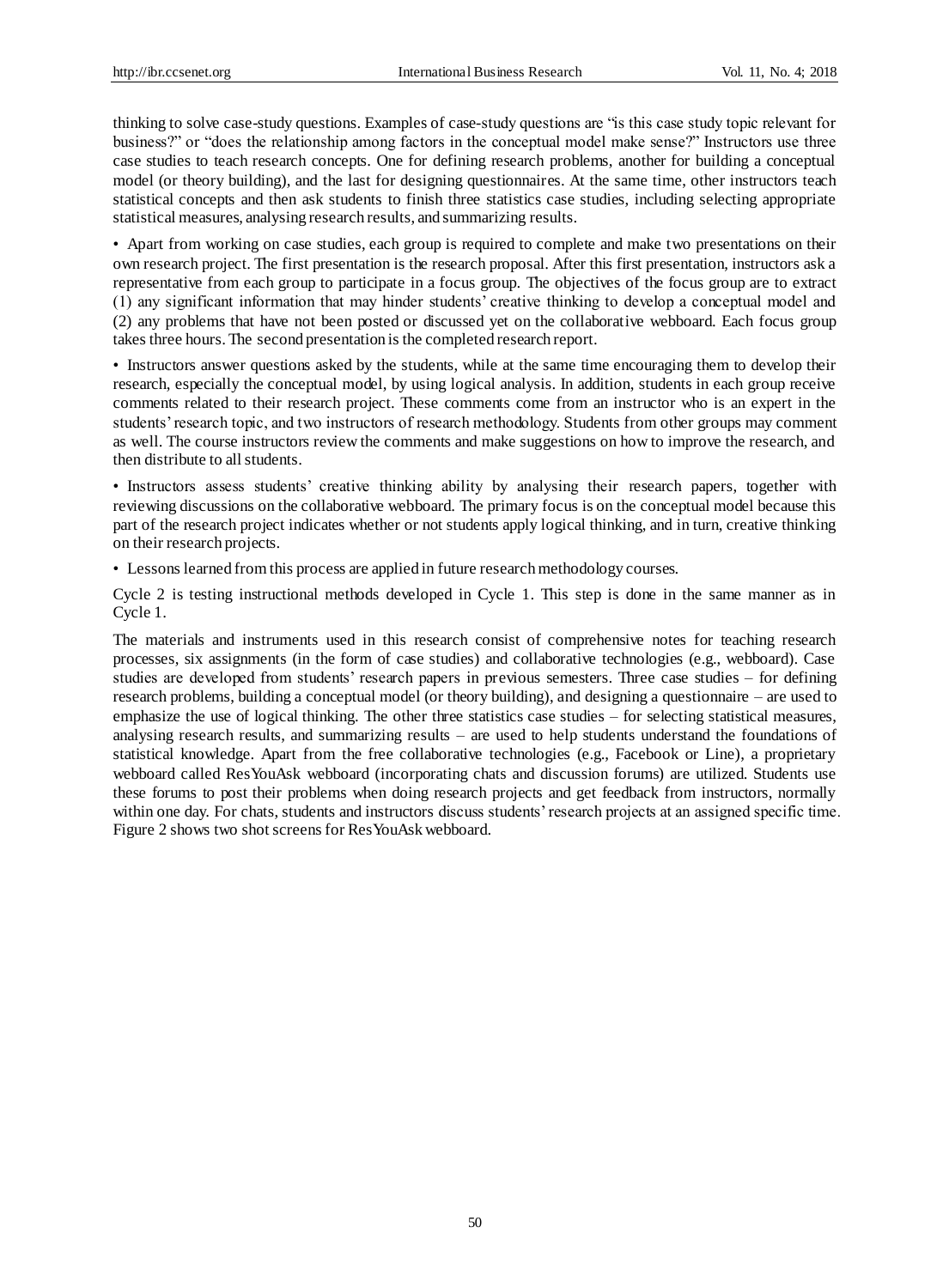| ลำดับที่       | ห้ก่อ                    | <b>Iważnaplpa</b>         | ต่งกระพัโดย               |
|----------------|--------------------------|---------------------------|---------------------------|
|                | <b>Student Community</b> |                           |                           |
|                | G1Q1 (อ่าน 3/ตอบ 3)      | admin 2015-02-13<br>08:19 | admin 2015-02-13<br>06:19 |
| $\overline{2}$ | G102 (อ่าน 2/ ตอบ 2)     | admin 2015-02-12<br>08:30 | G1N1 2015-02-12<br>07:11  |
| 3              | G2Q1 (อ่าน 1/ตอบ 1)      | admin 2015-02-20<br>21:00 | admin 2015-02-20<br>18:05 |
| 4              | G2Q2 (อ่าน 1/ตอบ 1)      | admin 2015-02-11<br>08:10 | G2N3 2015-02-10<br>08:15  |
| 5              | G3Q1 (อ่าน 3/ตอบ 3)      | admin 2015-02-14<br>07:30 | G3N4 2015-02-11<br>17:50  |
| 6.             | G3Q2 (อ่าน 4/ตอบ 2)      | G3N1 2015-02-28<br>08:00  | G3N1 2015-02-20<br>21:00  |



Figure 2. Two shot screens for ResYouAsk webboard

## **4. Analysing the Results**

This research analyses students' creative thinking based on the attributes of their logical thinking, motivation to learn, response to collaborative learning, and compatibility with teaching methods.

## *4.1 Cycle 1: Developing Instructional Methods to Encourage Creative Thinking*

## 4.1.1 Identifying the Problem and Planning the Teaching

The quality of students' literature reviews showed no improvement, with most citations not properly done. Each group of students usually cited previous research written in Thai language only. Some previous research cited is not good quality. The main reasons for these problems are as follows: First, students cannot efficiently read through the prior research to gain an understanding of the main concepts. This is due to the fact that the students apparently lack sufficient ability in reading English. Second, students did not effectively learn research processes from the case studies developed in the previous semester, which consist of the major problems that the previous students encountered while studying research. Third, students commented that there is a lack of privacy when using Facebook for communication, especially when describing problems. In addition, instant communication (chat) via Facebook is not appropriate because students normally use nicknames for their Facebook accounts. Instructors had difficulty in following the group progress because of the nicknames. Facebook also does not have log files to collect questions and answers which can be used as guidelines to analyse students' intellectual ability. Instructors can analyse a log file with text analysis statistical software for further data analysis. Fourth, collaboration among members in a group still was not appropriate. Each group normally divided research into separate tasks and then assigns these tasks to group members. Students then tend to work individually instead of as a group. Fifth, regarding statistical analysis, students did not complain as much about the teaching process, except for the three statistics case studies. The students want case studies that better relate to their research project. The following information from focus group participants supports the above analysis.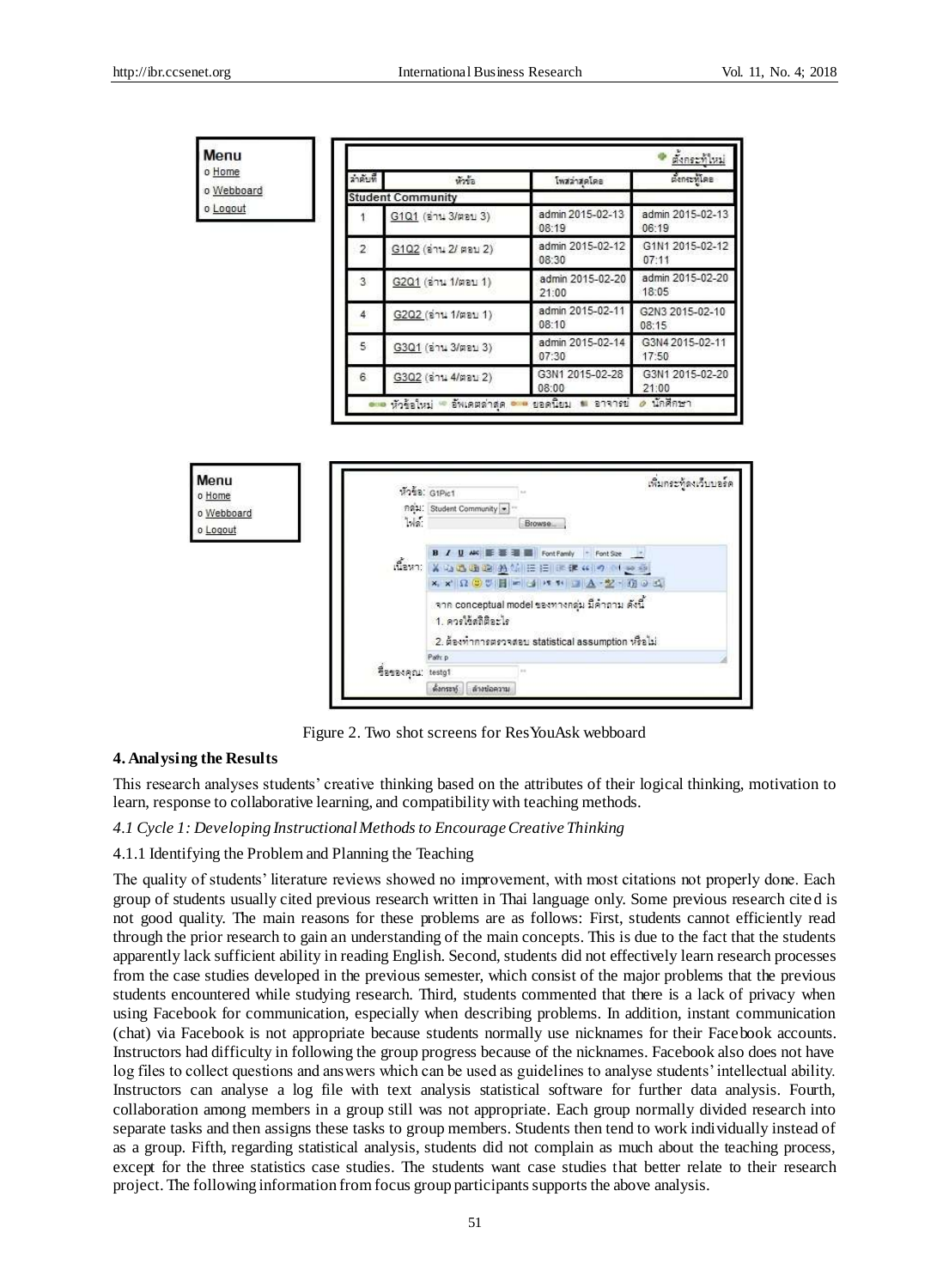"It is difficult to read research papers and understand the main concepts, especially those written in English."

"Case studies at the beginning of each period consume too much time. In addition, the case studies are not relevant to my research topic."

"Sometimes I want to chat with instructors to get an instant answer, but the Facebook chat function does not work properly."

"Instructors should create Frequently Asked Questions (FAQs) so that students can use them as guidelines for their research papers."

"For my group, we created and assigned roles to each member. We divided the research paper into tasks which were assigned to each member. We also appointed one person to collect the completed tasks, and then consolidate them into one paper, while also correcting all errors."

From the problems noted above, the teaching plans were revised as follows. First, instructors still must continually encourage students to apply their logical thinking when developing their conceptual models. Second, to solve the problem of students' unsatisfactory citations of previous research papers, new criteria for students' literature review was established. Two-thirds of previous research cited should be in English, and should come from online databases provided by university libraries. Third, to promote ability to read research papers from journals, instructors prepared notes on how to read them to gain a proper understanding of the contents.

#### 4.1.2 Delivering the Teaching

Teaching methods in this cycle are as follows: First, instructors continued to encourage students to use their logical thinking while developing conceptual models. For literature review, instructors explained and handed out notes on how to read research articles from journals. Second, case studies were revised to be less complex, take less time to finish, and better relate to students' research topics. Students still continued to work in groups to finish six case studies in a set schedule. Third, at the beginning of the semester, instructors asked students to form into groups. Roles were created for each member, and a group leader was selected. Each role has responsibility for a specific research task, while the group leader coordinated and consolidated the parts together. Fourth, the communication technology was changed from Facebook to Line. Line has chat and free-calling functionality, allowing instant response to questions posed by students. Fifth, three research presentations still are required because they help students to learn not only about the strengths and weaknesses of their research, but also about other research as well. Sixth, for statistical analysis, instructors taught statistical concepts and then had workshops with three adjusted (for complexity and time to complete) case studies. Instructors gave feedback to students during the workshops.

#### 4.1.3 Collecting Data

To analyse whether the teaching process in this semester enhanced creative thinking in students, the following three methods were used to collect data for this research: (1) focus group, (2) research report at the end of the course, together with information posted by students on Line, the technology used for collaboration and (3) instructors' observations of students' learning.

#### 4.1.4 Evaluating the Results

This research measured five components of creative thinking: innovation, feasibility, logic, flexibility, and clarity (Phillips, 2010). Innovation is the ability to generate new ideas for given problems. Feasibility is the ability to accomplish or bring about possible solutions to problems. Logic is the ability to think, especially in a reasonable manner while using good judgment. Flexibility is the ability to mix various theories in order to form new ideas. Clarity is the ability to elaborate or express an illustration of the argument. Because previous research indicated no weighting of these five components, it was decided to weight the five components equally. Each component is worth five points. Therefore, the total possible score for creative thinking is 25 points. The grading used for creative thinking ranges from 23-25 points for 'very, very good', 20-22 points for 'very good', 17-19 points for 'much better than average', 15-16 points for 'better than average but enough room for improvement', 13-14 points for 'better than average but just barely', and less than 12 points for 'needs lot of work to do'.

Two instructors evaluated the research reports from each group for creative thinking. The overall score for students this semester was 16 points. The score indicates that this semester's students are still better than average. But, in other words, the students still do not possess much creative thinking. In addition, Cohen's Kappa coefficient was used to calculate the consistency evaluation by the two instructors. Cohen's Kappa is 0.74, which is higher than 0.65 (Cohen, 1960). This result indicates the same direction of assessments by the instructors. The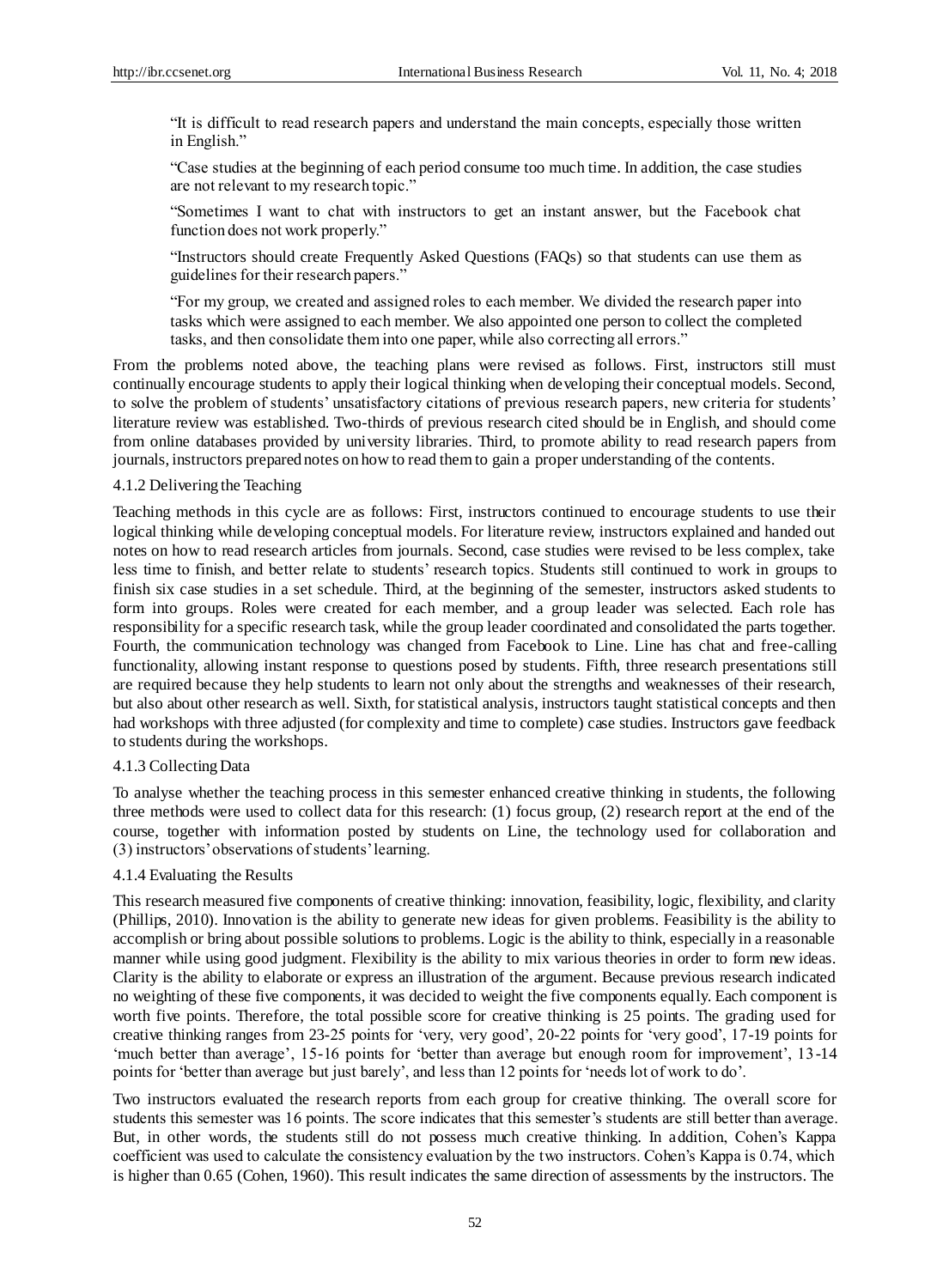complaints from students regarding case studies and ability to use statistics still need to be resolved. The reasons for unsatisfactory research papers are explained in more detail in Cycle 2.

#### *4.2 Cycle 2: Testing Instructional Methods Developed in Cycle 1*

#### 4.2.1 Identifying the Problem and Planning the Teaching

The major problems encountered during cycle 1 is as follows: First, using case studies developed from the previous semester to teach students proved that these teaching methods are not appropriate. The way to teach research processes to students needed to be adjusted. The reasons are: (1) Time for students to complete case studies is limited. (2) Students lack motivation to do the case studies because they think they are difficult and time consuming. In addition, the case studies do not relate to their research projects and do not help students to make progress on them. Second, students complain about the comprehensive handouts. The handouts contain too much information regarding research processes which overloaded students' ability to learn. Third, group members have various interests and experiences that caused problems in working together and decision making. Fourth, technology communication still needed to be adjusted. Using Line to communicate still had problems. Line is not suitable if the network is not stable. In addition, Line does not have log files. The following information from focus group participants supports the above analysis:

"The case studies used in the workshops are not relevant to our research topics."

"Though the workshops help us to understand experiences with research from the previous semester, they consume too much time without any benefits for our research topics."

"The comprehensive handouts have too much information on research processes which confuse me."

"When we consult with instructors regarding our research using Line, the network always disconnects, and we are frustrated by this. Meeting instructors face to face may be more appropriate."

From the problems identified above, the teaching plans were revised as follows: First, instructors decided not to keep but to discard case studies from the previous semester. However, instructors retained the objectives of the case studies; i.e., encouraging students to successfully prepare problem statements, research objectives, research questions, conceptual models, and statistical analysis. Instructors designed case studies based on students' research projects assigned to be completed for this course. Students in each group worked on their research topics during classes. This allowed prompt responses from instructors when issues arose. Second, at the beginning of the semester, instructors asked students to form groups and establish roles for each member of the group, especially for the group leader. Third, a new technology communication was established. A proprietary collaborative webboard called ResYouAsk has functionality that allows students to post questions via discussion forums or chatting. In addition, this technology has log files so all questions and answers can be stored for further analysis.

#### 4.2.2 Delivering the Teaching

Teaching methods in this cycle are as follows: First, instructors encouraged students to use their logical thinking as noted in cycle 1. Instructors decided to provide lecture notes, instead of providing comprehensive handouts. These notes will be distributed to students at the beginning of each class. The notes incorporate (1) research processes and their relationship to research problems, research objectives, research questions, and research hypotheses (2) how to properly do literature reviews together with how to read previous research articles (3) theory building (4) questionnaire development (5) sampling (6) statistics selection (7) statistical analysis and writing results (8) writing completed research report. Second, instructors continued to form students into groups, along with establishing roles for each member in the group. Third, apart from using the technology communication stated above, students are able to consult with instructors after class. Fourth, instructors summarized FAQs created from the collaborative webboard log files and distributed these to students. Fifth, the six case studies were changed to be based on the students' research projects required for this course.

#### 4.2.3 Collecting Data

Three methodologies for data collection – focus groups with students, students' research reports at the end of research course, and information posted by students on the ResYouAsk collaborative webboard – were used to collect data for this research.

#### 4.2.4 Evaluating the Results

Instructors concluded that instructional methods used in semester 2 are suitable for teaching a research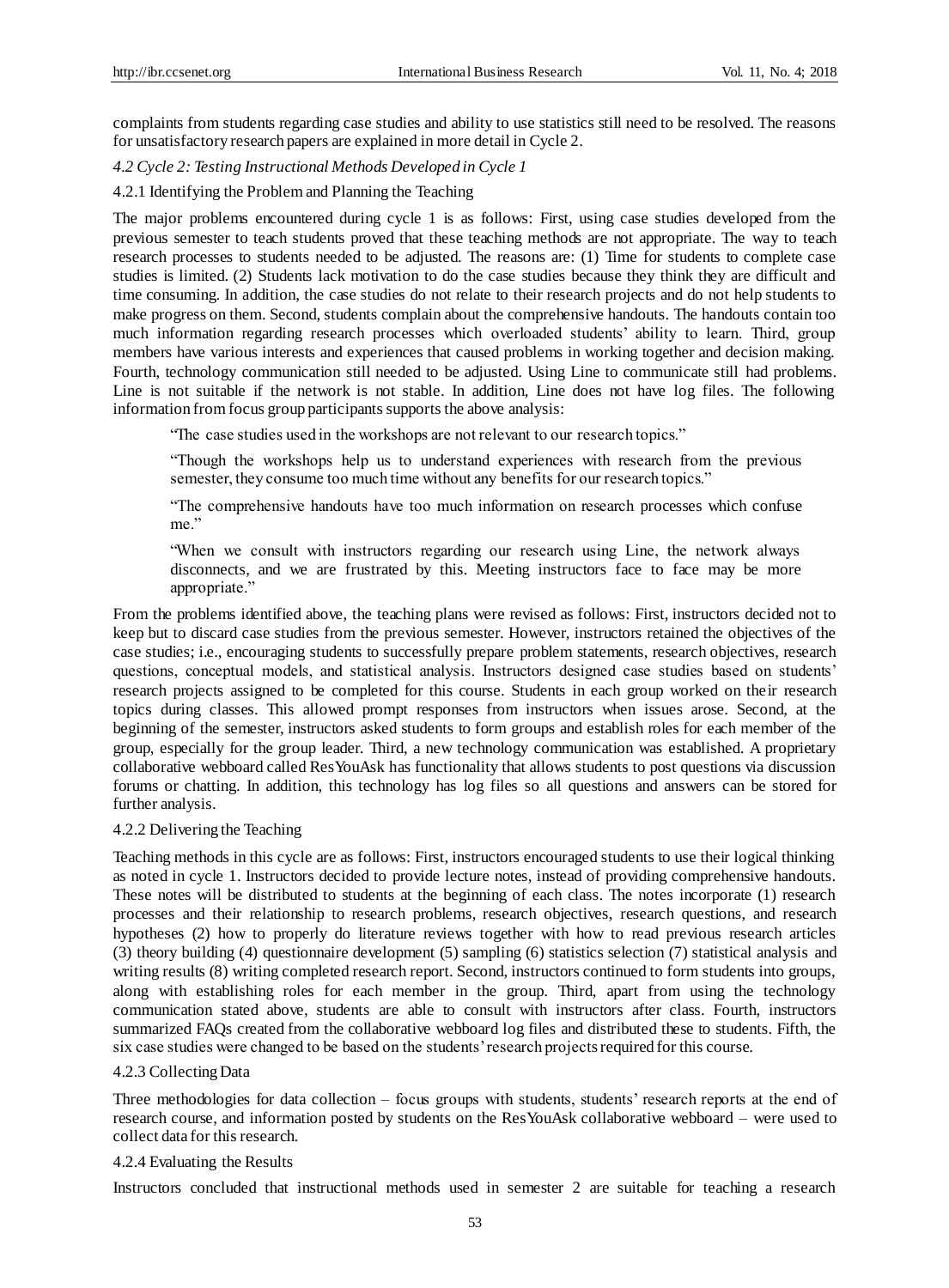methodology course. In addition, the assessment of students' creative thinking from the two instructors showed satisfactory results. The assessment indicates that students in this semester got 19 points – much better than average. The consistency of assessment results of the two instructors calculated using Cohen's Kappa coefficient equals 0.79. In addition, students were motivated to attend class, especially workshops using students' research projects as case studies, because they could finish their research projects during classes. Problems of collaboration were reduced when the groups had group leaders who are responsible to review all work of group members.

#### **5. Conclusions**

This research was initiated because instructors in business research methodology determined that most students do not master the most important objective of learning how to do research – to develop new knowledge. From analysing conceptual models and statistical analyses in students' research reports, instructors observed that students do not apply logical thinking skills. The students do not analyse and synthesize previous research articles properly. Students do not analyse statistics with appropriate procedures. Therefore, this research tries to answer questions on how to create creative thinking in business research classes by encouraging students' logical thinking, motivation, and collaborative learning.

The research results indicate that best-in-practice teaching procedures for the research subject are as follows: First, instructors should encourage students to use logical reasoning during conceptual framework development and data collection. Instructors should exchange problem-solving experiences with students. Second, instructors should provide handouts for further reading, such as how to read prior research and utilize suitable statistics. Third, apart from lectures, workshops during classes should be conducted so students can practice doing research. This enables students to discuss issues with instructors face to face and immediately. Fourth, additional sessions after class should be set up to allow students to discuss problems that they encounter with their research projects. Fifth, students have to finish a research project by the end of the semester. Sixth, students should make oral presentations on their projects and experts invited to comment on them. Seventh, teaching tools, such as collaborative technologies (e.g., ResYouAsk webboard), need to be introduced so that instructors and students can communicate with each other while not in class. Furthermore, these tools should have functionalities which suit students' and instructors' requirements, such as being able to post illustrations in any form (e.g., flow charts, diagrams), create log files and incorporate both chat and discussion forums. The limitation on this study is that the participants may not be suitable representatives of the whole population. Other samples from other universities should be examined.

Both theoretical and practical contributions were developed from this research: (1) For theoretical contributions, the initial research results indicate that logical thinking affects the analytical skill. This skill, in turn, affects students' creative thinking. However, three additional factors (feedback, motivation, and collaboration) need to be considered in teaching research methodology. Based on these results, the authors propose model of creating creative thinking in students, as shown in Figure 3. (2) For practical contributions, instructors should conduct class lectures together with workshops, for discussing and exchanging thoughts regarding students' research. Collaborative tools between instructors and students should be utilized to conveniently provide feedback. In addition, these tools can be used to monitor the progress of students.



Figure 3. Model of Creating Creative Thinking

The research results indicate future research should be as follows: First, though this research incentivizes students by using scoring, this extrinsic motivation does not much impact the amount of effort students put into the research class. Students also have assignments from other classes that must be worked on, so workload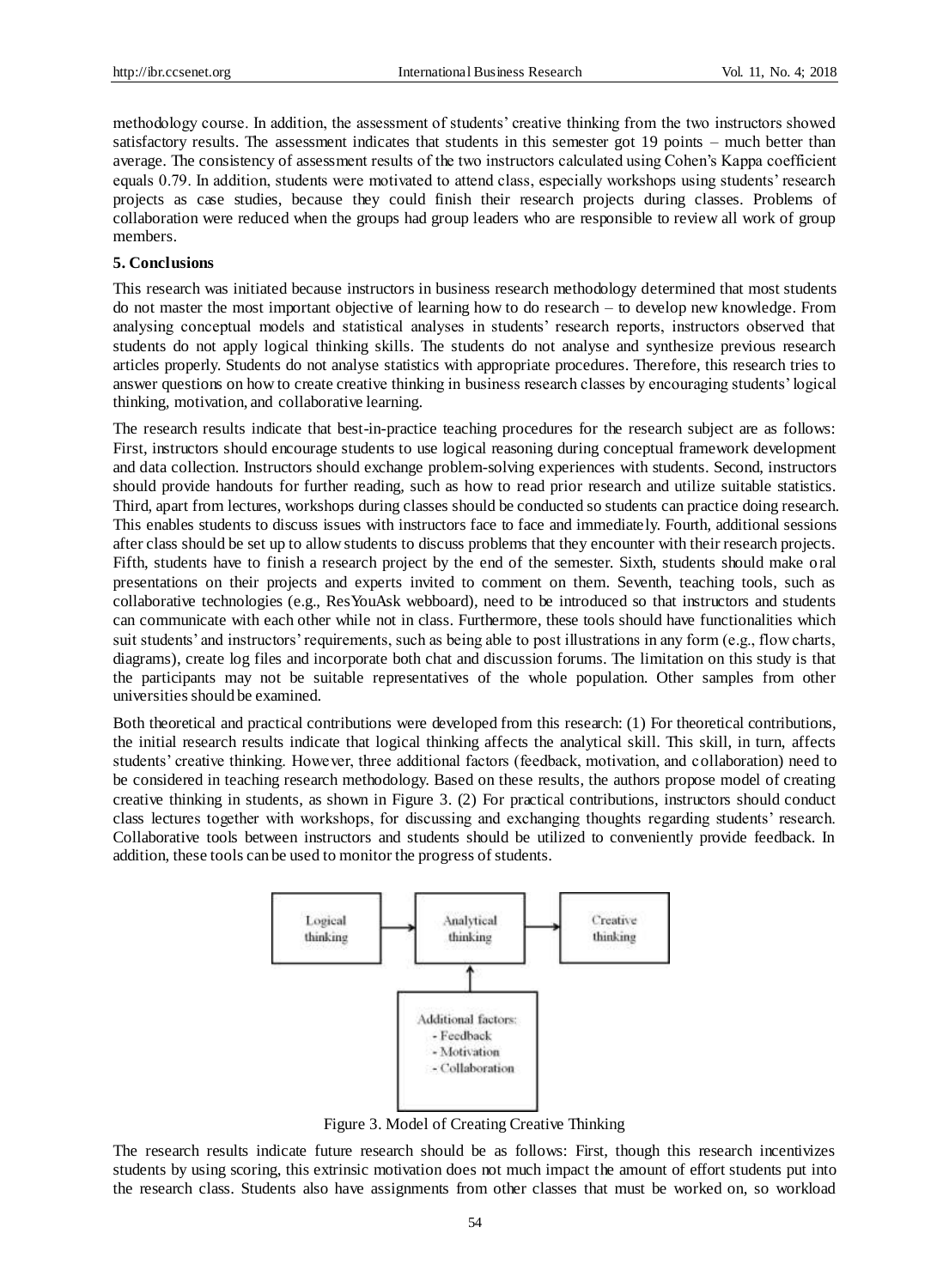balance is required. Therefore, this research results encourage further study to examine both intrinsic and extrinsic motivation, as suggested by Ryan and Deci (2000). Second, 45 hours per semester for a research class may not be enough for students to adequately understand the subject, especially for analysing and synthesizing prior literature. Therefore, future research should be designed to consider extending classroom time beyond 45 hours. This may lead students to commit more time to do learn research methods. Third, due to the limitation of time, instructors have to assign students to work on research assignments in groups. Some students within groups may not dedicate sufficient time to do their group assignments. Therefore, instructors should encourage collaboration among members within groups, which may affect knowledge building (Hong, 2011). Finally, as the third-cycle students' creative thinking scores indicate much better than average, the reason may be that this research emphasizes only the attributes of students. The attributes of instructors may affect methods to increase students' creative thinking (Palaniappan, 2014). Therefore, future research may need to investigate attributes of instructors in more detail.

## **References**

- Cavas, P. (2011). Factors affecting the motivation of Turkish primary students for science learning. *Science Education International, 22*(1), 31-42.
- Cohen, J. (1960). A coefficient of agreement for nominal scales. *Educational and Psychological Measurement, 20,* 37-46. https://doi.org/10.1177/001316446002000104
- Davis, D., Jindal-Snape, D., Digby, R., Howe, A., Collier, C., & Hay, P. (2014). The roles and development needs of teachers to promote creativity: A systematic review of literature. *Teaching and Teacher Education, 41,* 34-41. https://doi.org/10.1016/j.tate.2014.03.003
- Eining, M. M., & Dorr, P. B. (1991). The Impact of Expert System Usage on Experiential Learning in an Auditing Setting. *Journal of Information Systems*, Spring, 1-16.
- Engestrӧm, Y., Miettinen, R., & Punamäki, R. (1999). *Perspectives on Activity Theory*. UK: Cambridge University Press. https://doi.org/10.1017/CBO9780511812774
- Gokhale, A. (1995). Collaborative learning enhances critical thinking. *Journal of Technology Education, 7*(1), 22-30. https://doi.org/10.21061/jte.v7i1.a.2
- Gregor, S. (1996). *Explanations from knowledge-based systems for human learning and problem solving*. unpublished Ph.D. dissertation, University of Queensland, Australia.
- Hong, H. (2011). Beyond Group Collaboration: Facilitating an Idea-centered View of Collaboration through Knowledge Building in a Science Class of Fifth-graders. *The Asia-Pacific Education Researcher, 20*(2), 246-260.
- Horng, S., Hong, C., ChanLin, J., Chang, H., & Chu, C. (2005). Creative teachers and creative teaching strategies. *International Journal of Consumer Studies, 29*(4), 352-358. https://doi.org/10.1111/j.1470-6431.2005.00445.x
- Kyndt, E., Raes, E., Lismont, B., Timmers, F., Cascallar, E., & Dochy, F. (2013). A meta-analysis of the effects of face-to-face cooperative learning. Do recent studies falsify or verify earlier findings? *Educational Research Review, 10,* 133-149. https://doi.org/10.1016/j.edurev.2013.02.002
- Laney, D. (2001). Enhancing Economic Education through Improved Teaching Methods: Common Sense Made Easy. *Subject-Specific Instructional Methods and Activities, 8*, 411-435. https://doi.org/10.1016/S1479-3687(01)80035-3
- Lau, J., & Chan, J. (2004). What is critical thinking? Retrieved May 25, 2016, from http://philosophy.hku.hk/think/citical/ct.php
- Mitnik, R, Recabarren, M., Nussbaum, M., & Soto, A. (2009). Collaborative Robotic Instruction: A Graph Teaching Experience. *Computers & Education, 53*(2), 330-342. https://doi.org/10.1016/j.compedu.2009.02.010
- Morgan, C. R., & Thiagarajan, P. (2009). The relationship between ethics, common sense, and rationality. *Management Decision, 47*(3), 481-490. https://doi.org/10.1108/00251740910946732
- Murphy, D. (1990). Expert System Use and the Development of Expertise in Auditing: A Preliminary Investigation. Journal of Information Systems, fall, 18-35.